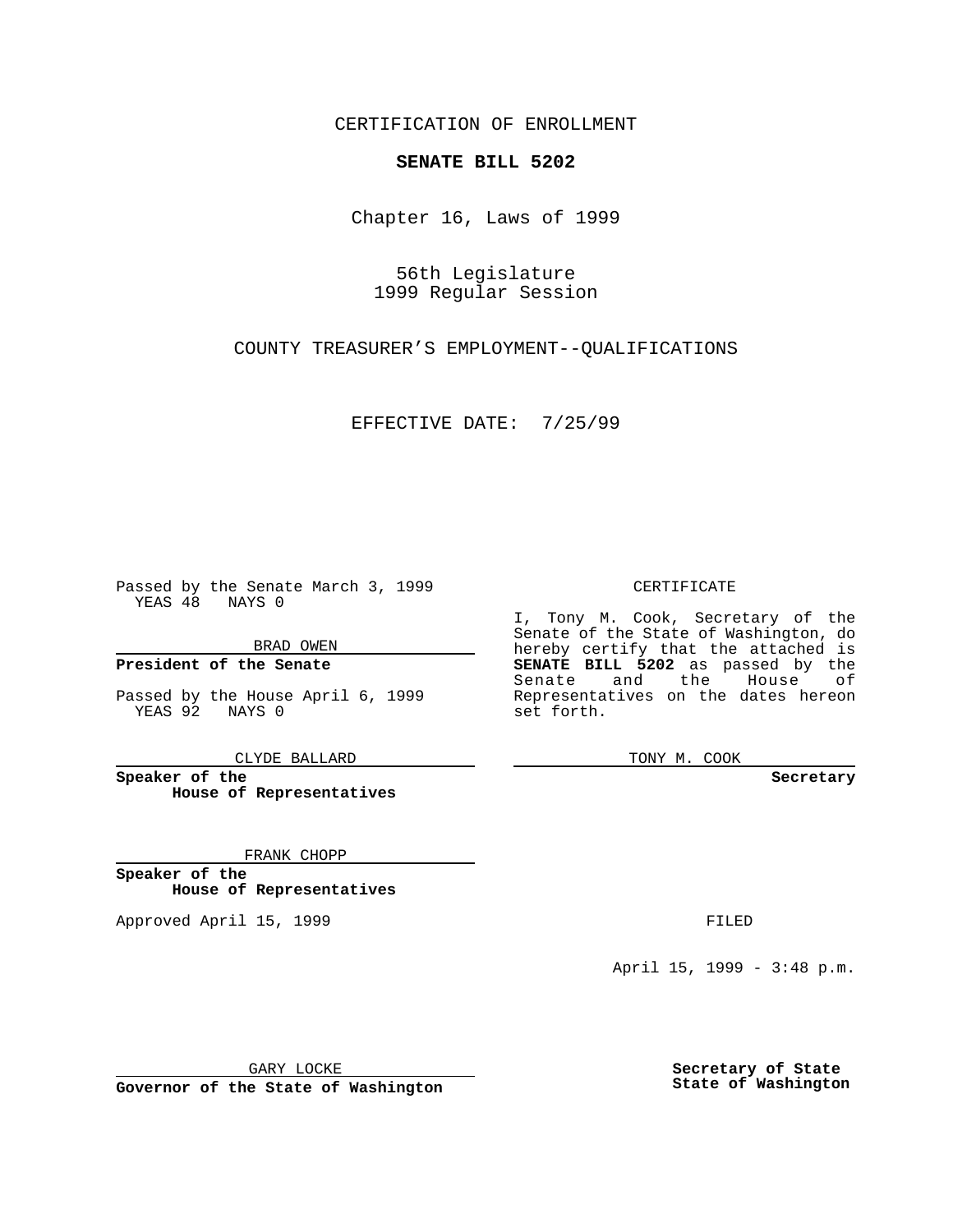## **SENATE BILL 5202** \_\_\_\_\_\_\_\_\_\_\_\_\_\_\_\_\_\_\_\_\_\_\_\_\_\_\_\_\_\_\_\_\_\_\_\_\_\_\_\_\_\_\_\_\_\_\_

\_\_\_\_\_\_\_\_\_\_\_\_\_\_\_\_\_\_\_\_\_\_\_\_\_\_\_\_\_\_\_\_\_\_\_\_\_\_\_\_\_\_\_\_\_\_\_

Passed Legislature - 1999 Regular Session

**State of Washington 56th Legislature 1999 Regular Session**

**By** Senators Loveland, Hale and Winsley

Read first time 01/15/1999. Referred to Committee on State & Local Government.

 AN ACT Relating to qualifications for working for the county treasurer; and amending RCW 9.96A.020.

BE IT ENACTED BY THE LEGISLATURE OF THE STATE OF WASHINGTON:

 **Sec. 1.** RCW 9.96A.020 and 1993 c 71 s 1 are each amended to read as follows:

 (1) Subject to the exceptions in subsections (3) and (4) of this section, and unless there is another provision of law to the contrary, a person is not disqualified from employment by the state of Washington or any of its counties, cities, towns, municipal corporations, or quasi-municipal corporations, nor is a person disqualified to practice, pursue or engage in any occupation, trade, vocation, or business for which a license, permit, certificate or registration is required to be issued by the state of Washington or any of its counties, cities, towns, municipal corporations, or quasi-municipal corporations solely because of a prior conviction of a felony. However, this section does not preclude the fact of any prior conviction of a crime from being considered.

 (2) A person may be denied employment by the state of Washington or any of its counties, cities, towns, municipal corporations, or quasi-